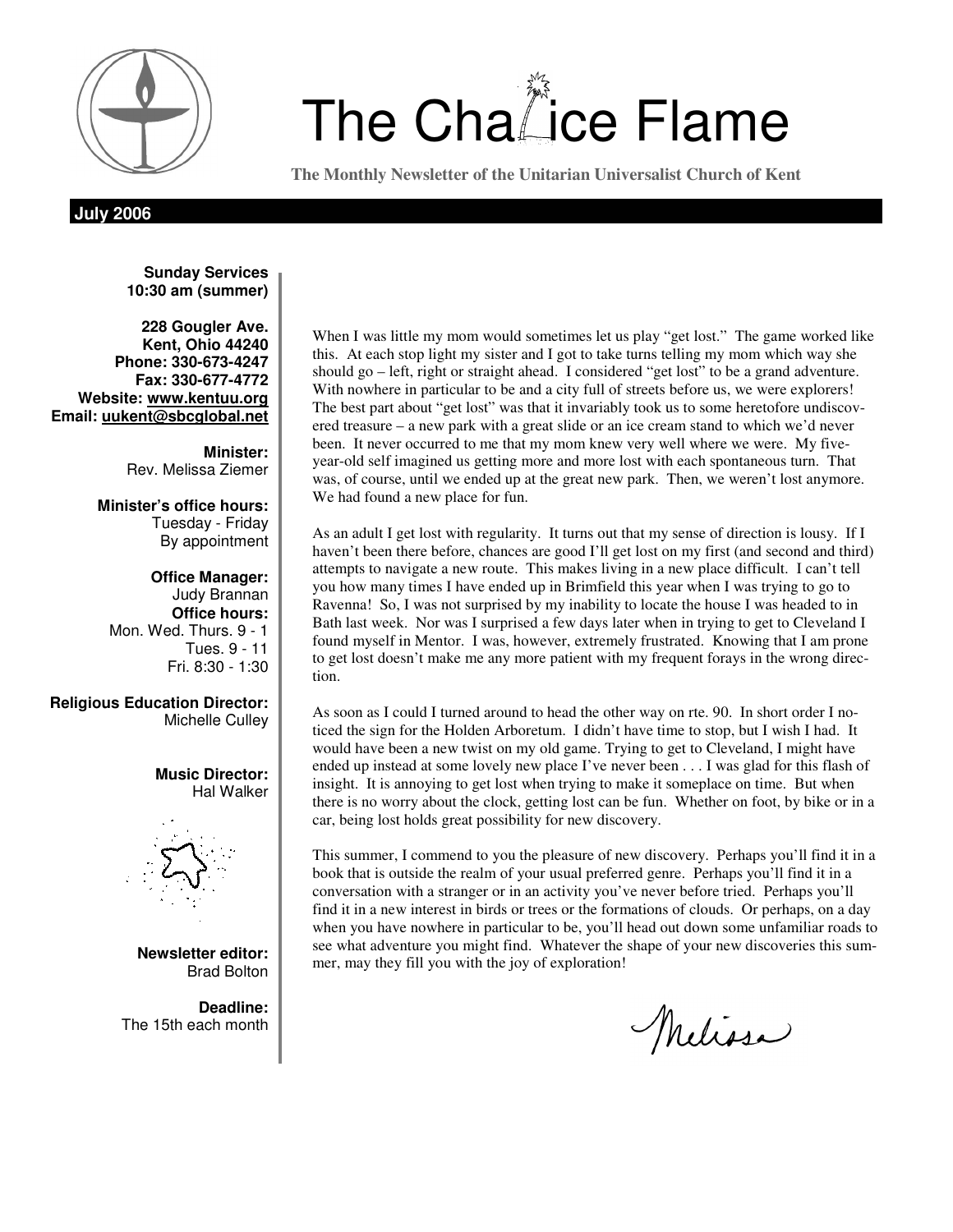#### **July Sermons**

#### July 9 Inspiration! Rev. Melissa Ziemer

In late June I will be attending the Unitarian Universalist Association General Assembly, which is an annual gathering of congregations. There I know that I will be stimulated and inspired. In this service I will share with you some of that inspiration.

July 16 The One Who Isn't Busy Dean Williams, visiting Buddhist priest

July 23 African Spirituality Susan and Mac Goekler Experiencing village life and villagers' spiritual practices provides insights into community that are universal and might provide ideas for strengthening our own church community.

July 30 Humor Sunday Cari Orris Come share a laugh with me. This service explores the role that humor and laughter can play in a person's spiritual life.

#### The Minister's Summer Schedule

 I will be on vacation from July 16 through August 5. In my absence, requests for meals or rides should be directed to our Co-. If you have an urgent concern which requires pastoral care or counseling that cannot wait until I return, please contact Renee Zimelis Ruchotkze at . Renee is a student minister in candidacy with the Unitarian Universalist Association and is sponsored by our congregation. Renee has agreed to serve as on call minister for the church in case of emergency such as fires, deaths, trauma, life-threatening illness and significant personal crises while I am on vacation. (Hopefully no one among us will encounter such tragedy)!

 From August 6 through August 23 I will be on Study Leave. While I will be in town, I will mostly be working at home and unavailaable for meetings or routine church business. This is a chance for me to read, write, reflect and prepare for the upcoming church year. During this time, should you need help with meals or rides, please contact our Co-Coordinator's for Pastoral Care whose numbers are listed above. Should you have an urgent concern, you will be able to reach me on my cell phone at . I will check my cell phone regularly and will promptly respond to urgent concerns and emergencies.

# September Ingathering Service

Whether it be for a weekend or a week, in our own backyards or halfway across the world, summer (hopefully) brings us time to relax. This summer please consider collecting a small (film container size) sample of water and/or soil from a place that has meaning for you. It may be a place of beauty and rest or a place where you know satisfaction and a sense accomplishment. Maybe it will be a place that moves you to wonder or a place where you delight in joy. Wherever it is that life takes you this summer, consider collecting a small sample from that place to share with the church during our Ingathering Service in September. And until then, have a great summer!

#### Why Is my Newsletter Late?

We've all seen the swift little demons that run in and out of our computers. Not the dull kitchen lizards of fall, but the green snake-like things with the shiny plates that get in through the fan vents. Because they are so common, I usually don't notice them slithering about. I did happen to notice one, however, because of the tiny screwdriver in its teeth. Before I could catch the slippery slitherer, my computer did a flip, landed on its back, and croaked. I won't bore you with the details - you all know what these guys can do.

*Your fearless editor*

#### **Among Ourselves**

One of Vivien Sandlund's former students, Nicky Pantaleano was found murdered in her apartment. Her husband has been charged with her murder. Please say a prayer for Nicky's family and friends and for all who suffer from the violence of those who claim to love them.

Congratulations to Emily Holmes and John Hejduk who were married in our sanctuary on June 3 and to Amy Williams and Andrew Cruise, also married June 3 in a ceremony at Blossom. Both weddings were lovely and joyful occasions.

Saul Flanner and Kathy Walker were out of town one Sunday in mid June because they were in Kansas throwing a party to celebrate the joyous occasion of Saul's parents  $40<sup>th</sup>$  wedding anniversary!

And our well wishes to Linda Beale who is recovering from a bout of pneumonia and to Clinton Hobbes who fell and hit his head in June. Clinton is doing okay and says that if nothing else, hitting his head it is an interesting conversation topic!

*If you would like to submit an item to be included in next month's Among Ourselves column, please contact our minister, Melissa Ziemer.*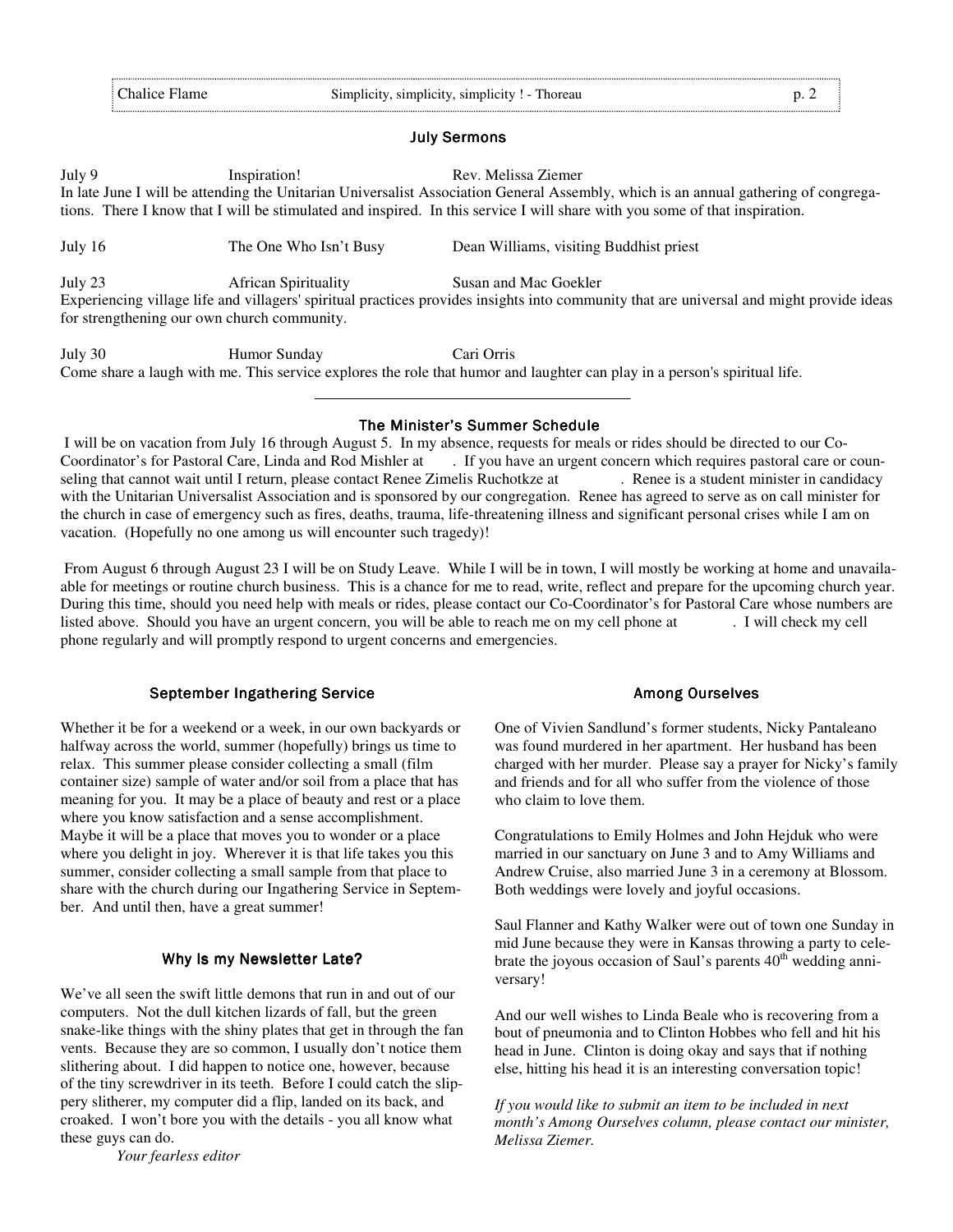#### Picnic Thoughts

A good time was had by the eighty or so who attended the Church Picnic on June 11 at Plum Creek Park. Special thanks go out to Elaine Bowen and Kelley Plishka, who made the arrangements and had the grill fired up. Combined with a potluck of side dishes, we ate like royalty. Becky Haines had the youngsters entertained with parachute games, while our Youth Group entertained us all with their tie-dying, which also raised \$250 for Katrina victims. Some of our musicians also entertained, and we had a wonderful sing-a-long. I can hardly wait for the fall picnic, which will be held on August 27!

 *Jim Scott - Trustee for Fellowship* 

# A-camping UU Will go Update

The group camp signup is full! There is no more availability to group camp with the church group on August 4-6 at West Branch State Park. If you were interested in this but did not sign up, you may still reserve a campsite on your own at the park. Call to make reservations. Or plan on coming out to "marsh" some mallows" by the campfire on Saturday August 5. More on that later. For more info, contact Kelley Plishka.

# Fresh Flower Fundraiser

 I am offering fresh bouquets of flowers from my gardens this summer in exchange for a donation to our church. Tell me what you'd like to spend, I'll tell you what's blooming, and together we will design your bouquet. I can have it at church on the Sunday you chose, or ready for pick-up at my house at any other time, depending on your special occasion or gift needs. These bouquets are by advance order only. Please call for more info, Paulette Thurman, The Your vase or mine.

#### Celtic Clan

7/3/06 7:30 Practice 7/10/06 No practice 7/17/06 7PM Brookside Senior Assisted Living 7/24/06 7:30 Practice 7/31/06 7 PM Essex at Tallmadge

# **New Coordinators for Pastoral Care**

For the past church year, Colleen Norris served us as our Pastoral Care Coordinator, and did a remarkable job. Colleen has some other commitments at this time, and has "passed the torch". Thank you for kind and loving efforts the past year, Colleen.

Rod and Linda Mishler are now acting as Co-Coordinators for Pastoral Care. The Mishlers started coming to our church in late 2004, and became members in January, 2006. They have quickly become very active members of our church community – Rod sings in the choir, and Linda has served as a worship associate, and serves on both the membership committee and the personnel committee.

Linda told me, "We are pretty much life-long residents of Portage County, except for a brief stint in South Carolina. We reside in Ravenna, Rod is a CPA and Linda owns a housecleaning business. We are "empty nesters," although our nest doesn't seem empty at all. We have 3 children, Amy (in Columbus), Sam (here in Kent), and Abby (in Atlanta), and one grandchild, Macy. All of the kids are married, graduated from college and working - none have returned home (yet) for which we are most grateful. We will be celebrating our  $35<sup>th</sup>$  wedding anniversary this fall. We find the Unitarian Universalist "journey" to be very stimulating, educational, spiritual, open, free, loving and welcoming. We have to be careful not to become evangelical UU's!"

Welcome, Rod and Linda! *Jim Scott, Trustee for Fellowship* 

#### **Out to Lunch Bunch**

We extend an open invitation to anyone who would like to join others for lunch - Dutch treat - after church on Sundays. The schedule of where we will meet follows - changes will be announced in the Thread.

| July 2  | China City   |
|---------|--------------|
| July 9  | El Campesino |
| July 16 | China City   |
| July 23 | El Campesino |
| July 30 | China City   |
|         |              |

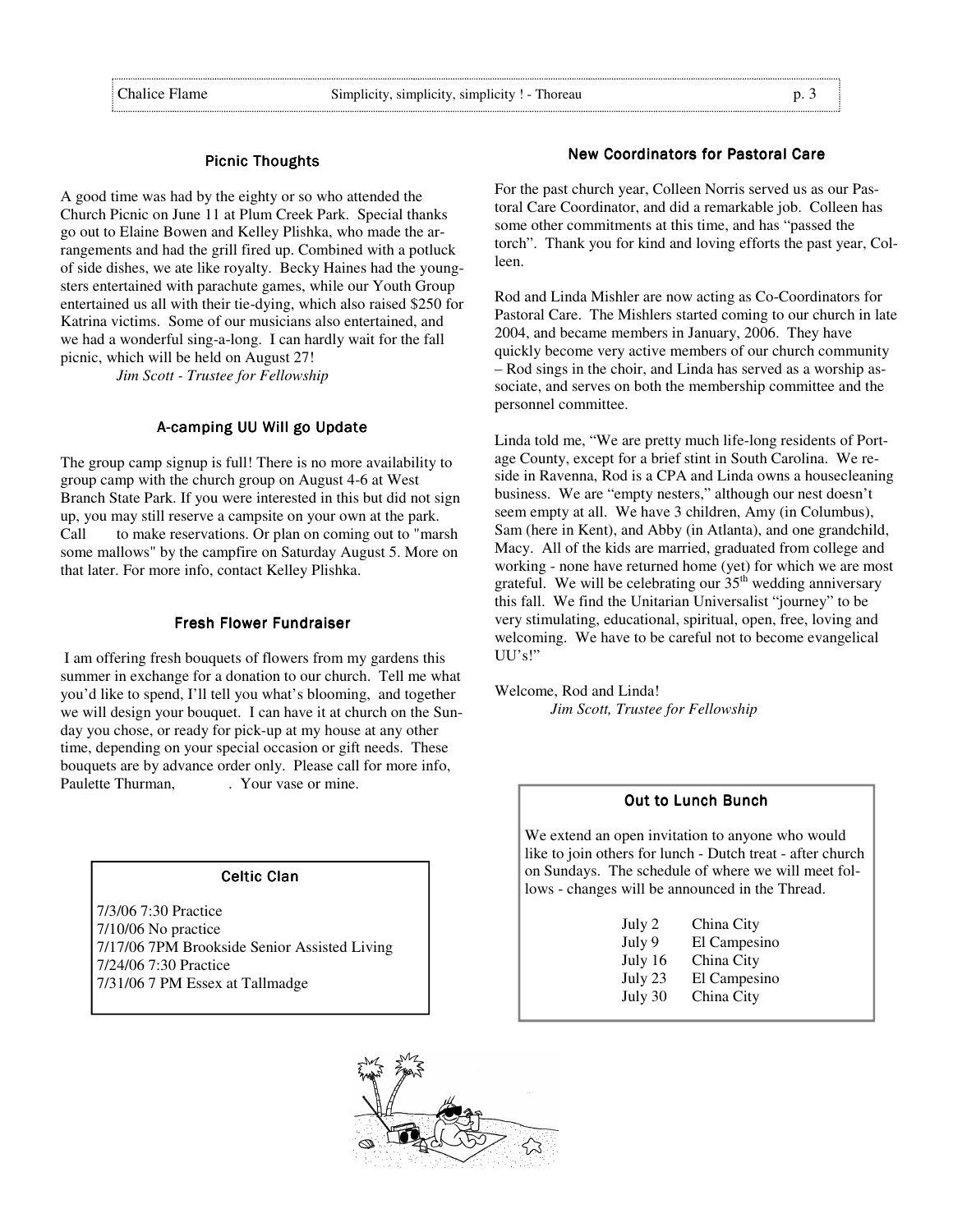# Pagan Spirituality Group Forming

Do you identify Paganism or Earth - centered beliefs as a part of your UU spirituality? Maybe you're just curious? Then perhaps CUUPS is the place for you. CUUPS stands for the Covenant of Unitarian Universalist Pagans. It exists to help network, educate, and provide resources for Pagan identified Unitarian Universalists.

 CUUPS was founded in 1987 as an Independent Affiliate of the Unitarian Universalist Association of Congregations. There are local chapters in close to seventy congregations. CUUPS has a presence at General Assembly as well as other camps and conferences. At both the local and international level, CUUPS is firmly guided by the Principles of the UUA.

A local CUUPS chapter can provide a place for study, sharing experiences, worship and outreach, so come out of your "broom closet" and join us on Thursday, July 20, at 7:00 p.m. at the church as we begin the process of starting our very own CUUPS group. As part of our introduction to the congregation, some of us will help Rev. Ziemer plan a service. See details below. Any questions please email Beth Straubhaar at .

 *Beth Straubhaar* 

# More on CUUPS from our Minister

Interested in joining CUUPS, do you like intergenerational ritual? Then I have an opportunity for you! I would like to convene a small group of CUUPS members to help plan and lead whole church celebrations for the Fall and Spring Equinoxes and the Winter and Summer Solstices. I am envisioning outdoor celebrations that are participatory, spiritually grounded in earth centered beliefs and family friendly. There is lots of room here to help create new traditions at the Unitarian Universalist Church of Kent. If you are interested, please contact the Rev. Melissa Ziemer for more information.

 *Melissa Ziemer* 

# Book Club

The July meeting will be July 18 at 7 pm. We skip our regular date due to Summer Institute. We will meet at Kathie Slater's, . The book will be Freakonomics by Steven Levitt.

This book explores the hidden side of everything --by a rogue economist.

We will meet August 8 at 7 pm at Betty Kendrick's, We are each going to share something we have read relating to our summer activities or trips.

The location of the meeting on September 12 at 7 pm will be announced. The book will be Saturday by Ian McEwan. *Martha Kluth*

# Poverty in Portage County a Statistical Portrait

If being a member of the Social Justice Committee and heading up the 140th Anniversary Task Force has taught me anything, it's that our Universalist founders very much had in mind that the main mission of our church should be that of universal justice and compassion. Members and friends of this church have stood witness for those values for the past 140 years, and our founders call out to us from the past to continue the work that, by their passing, they left unfinished.

One of the more eye opening things that I have learned recently as a result of my work with the Social Justice Committee is how pervasive poverty is right here in our own Portage County. It's shocking to find out this sort of thing, as most of those who experience poverty are, to us, largely invisible, but very much a part of the fabric of our own community. Here are a few statistics to point out just how bad poverty is in our own county:

Of the 150,000 residents of Portage County, approximiately 50,000, or fully a third of our residents, are in regular need of social service assistance, such as food, clothing and housing.

- A quarter of the residents of Kent alone live below the poverty level.
- In Portage County, there are over 16,000 children who live in conditions over 200% below the poverty level.
- Portage County has the ninth highest housing cost in the State of Ohio.
- Portage County has the 2nd highest number of residents living in trailers in the State of Ohio.

These kinds of statistics are shocking to someone like me who is a lifelong Portage County resident. It's a bit staggering to realize how bad poverty is here in our own backyard, but we need not feel helpless to do something about it. You can volunteer at any number of social service agencies around the area that provide assistance to those in poverty conditions. And as a member of its Steering Committee, I would like to offer this invitation to you to come and join our church's very vibrant and active Social Justice Committee. Together, we can do great things and do our part to combat poverty in our own area.

Consider helping to carry the torch forward lit by our Universalist founders to continue the work of universal compassion and justice that they left unfinished. If you would like more information about our Social Justice Committee, see me, Vivien Sandlund, Caroline Arnold, Ted and Swanny Voneida, Saunis Parsons or any of the other members of our committee during a regular church service, or feel free to call or e-mail any of us. Our contact information may be found in the church directory.

*Sally Burnell, Social Justice Committee*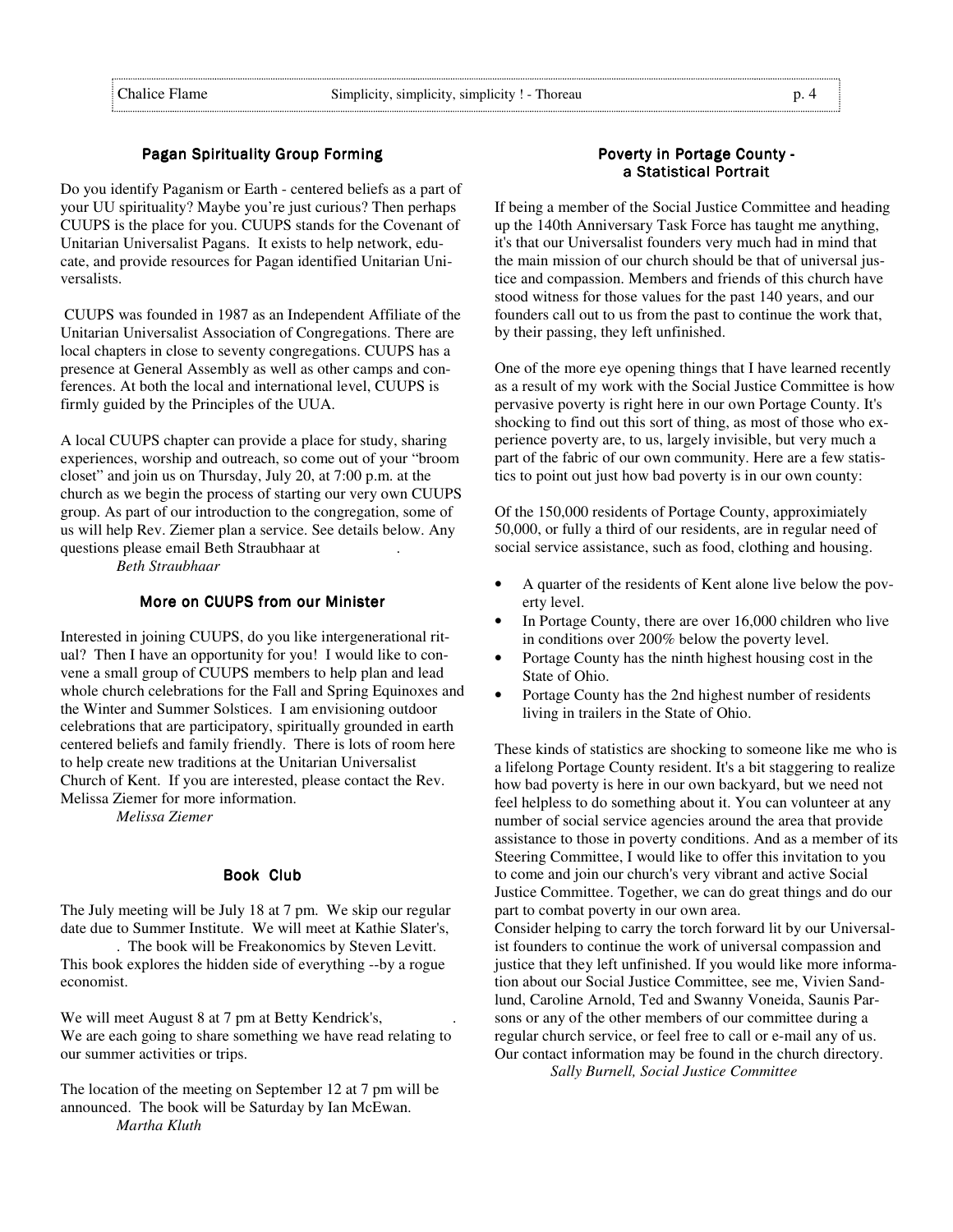# Parents Need Help Feeding Children

It's not "the good old summertime" for many families in Portage County. When school is out, there are many more mouths to feed at home - no subsidized school breakfast or lunch!!!

Please donate to the Kent Social Services food baskets: there is an oval natural wicker basket on the first floor near the elevator and a blue wicker basket with handle on the 2nd floor just outside the sanctuary. Let's fill them to overflowing with family friendly foods  $\sim$  peanut butter, canned fish  $\&$  meat, cereal, crackers, canned fruit and veggies, 100% fruit juice, meal mixes, "meal-in-a-can" items, pasta, rice ~ any non-perishable items are welcome. No glass containers, please.

Thank you in advance for your generosity. *Elaine Bowen* 

#### Sunday Program Committee Meeting

Our quarterly Sunday Program Committee meeting will be held on Thursday, July 6 from 7:00 PM to 9:00 PM in the Eldredge Annex. We will be working with our minister to plan the worship schedule for the fall. If you have a suggestion for a lay led service, if your group would like to lead a service or if you would like to join us, please contact Elaine Bowen at by the upcoming holiday weekend.

*Elaine Bowen* 

# Yoga Schedule at Church

Sundays - Heidi/Barb 5-6:30 pm - beginner/moderate yoga

Mondays - Heidi Shaffer 10:15 - 11:45 am - gentle yoga 5:15-6:45 pm - gentle yoga

Tuesdays - Margot Milcetich 5:15-6:45 pm - moderate yoga 7-9 pm -challenging yoga

Wednesdays - Heidi 9:30-11 am - moderate yoga

Thursdays - Heidi/Megan 4:15-5:45 pm - gentle/moderate yoga 6-7:30 pm - moderate yoga

# Summer Time is Planning Time

The multiage Dr. Suess summer program is well on its way. With the help of guest teachers, the kids will be treated to some well known silly tales from a Unitarian Universalist point of view.

My focus and energy now shifts to the coming fall. We will return to the age-divided structure for our Sunday school. The current Religious Education Committee has selected the class programs that will be used for the 2006-2007 school year.

Preschoolers, kids age 3-5, will be using the UUA program titled Chalice Children. This program emphasizes the relationship between a child's direct experience and spiritual development. In this program, children will learn that church is a special place with special people where we all celebrate together. They will also learn that church is a place where we wonder about our world and where we make friends to help us on the journey.

Kindergarteners and first graders will be searching for meaning in life with a favorite UUA program called Treasure Hunting. Every week children will make or receive an object that is symbolic of that week's principle to place in their treasure chest. Similarly every week, an object goes into the class treasure chest. Children will discover "treasures" in all sorts of places and in all sorts of ways.

Our second and third graders will be spending a lot of time outside next school year as they explore Experiences with The Web of Life. This truly hands on curriculum encourages children to see the interconnectedness of all creatures and living things.

It will be a Stepping Stone year for the fourth and fifth graders. This UUA program draws upon science, myth, UU traditions, spiritual and secular resources to invite children to take steps toward forming their own religious identities and concepts. A highlight of this program is the end of the year intergenerational celebration where children are awarded "stepping stones."

It's going to be a fantastic year—one you won't want to miss. Be sure to register for the fall program. Registration forms will be available at church every Sunday, or you can download a registration form directly from the church website www.kentuu.org.

Peace, Michelle Culley Director of Religious Education dre-uukent@sbcglobal.net